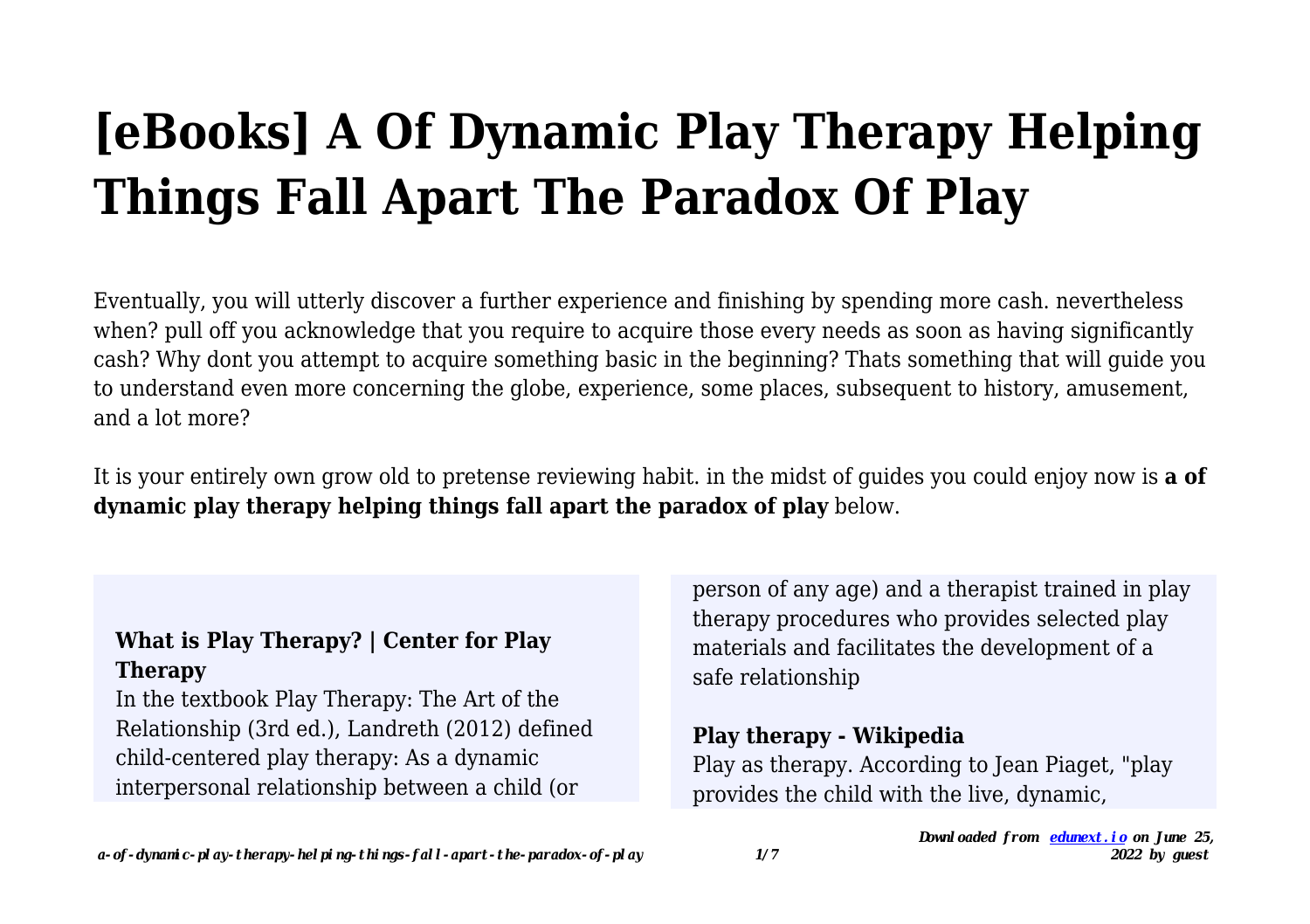individual language indispensable for the expression of [the child's] subjective feelings for which collective language alone is inadequate." Play helps a child develop a sense of true self and a mastery over her/his innate abilities resulting in a sense of worth and aptitude.

#### **Play Therapy | Psychology Today**

Play therapy usually occurs in weekly sessions for an average of 20 sessions lasting 30 to 45 minutes each. Accelerated Experiential Dynamic Psychotherapy (AEDP) Acceptance and Commitment Therapy;

## **Play Therapy - American Counseling Association**

are. Therefore, play therapy matches the dynamic inner structure of the child with an equally dynamic approach. Rationale for Play Therapy Because children's language development lags behind their cognitive development, they communicate their awareness of what is happening in their world through their play. In play therapy toys are viewed as the

#### **Arizona Association for Play Therapy - Workshops & Events**

Level of training: Intermediate-Advanced. 3 APT CONTACT CE - Play Therapy Skills and Methods. About our presenter: Founder of StoryPlay® Global, award-winning Play Therapist, author of eight books, and considered an expert in metaphorical interventions, Dr. Joyce Mills is an internationally recognized storyteller, consultant, workshop leader, program development specialist, and …

#### **Learn to Play Therapy - Karen Stagnitti**

A dynamic interactive programme to develop imaginative play. Use the Learn to Play Program with reproducible handouts for parents and caregivers to foster a child's ability to play independently. Occupational therapists, speech pathologists, special education teachers, preschool fieldwork officers and early childhood workers can use Learn to

## **Relational Therapy | Psychology Today**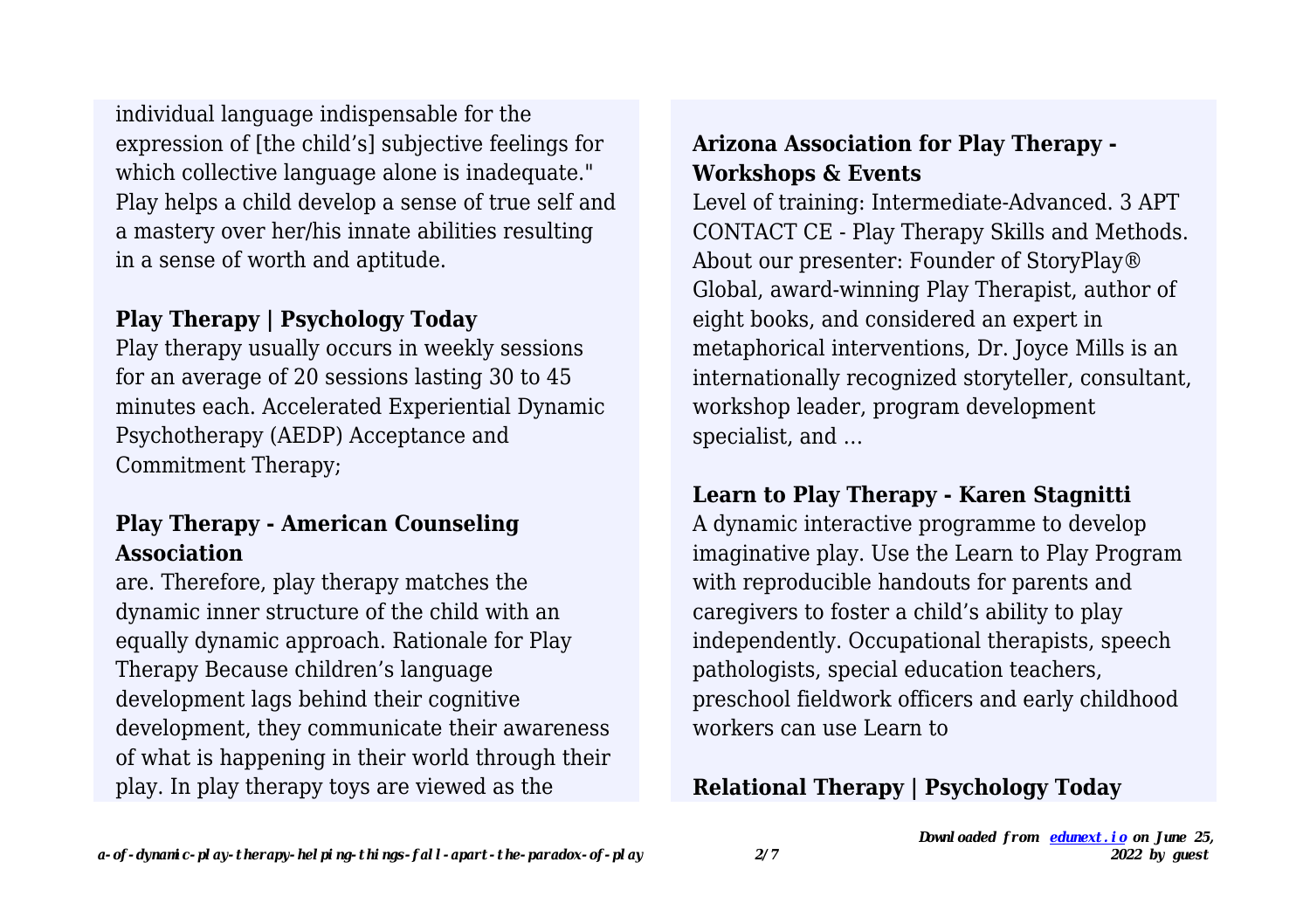Relational therapy, sometimes referred to as relational-cultural therapy, is a therapeutic approach based on the idea that mutually satisfying relationships with others are necessary for one's

# **What is bilateral coordination and why is it important? - Child's Play**

Aug 06, 2014 · Bilateral coordination refers to the ability to coordinate both sides of the body at the same time in a controlled and organized manner; for example, stabilizing paper with one hand while writing/ cutting with the other. Good bilateral integration/ coordination is an indicator that both sides of the brain are communicating effectively and sharing information. […]

#### **Why Rapport Matters in Therapy - Counseling, Therapy and …**

Nov  $17, 2019 \cdot \text{In}$  many psychological theories rapport is the foundation and cornerstone of the therapy process and without it, progress cannot be made. Rapport includes the connection, the trust, the sharing, the safety, the communication, and the dynamic of a relationship.

#### **Observation of Interactions in Adolescent Group Therapy: A Mixed**

Jul 24, 2017 · Introduction. Peer groups are a natural setting for young people (Erikson, 1968).In the social context, Malekoff and Tellerman consider group work to be a protective factor for teenagers, pre-teenagers, and their families.In the field of public health, group psychotherapy is a useful clinical practice for adolescents with varying mental health issues (Reid and Kolvin, 1993; Cramer …

#### **Filial Therapy**

Mar 24, 2016  $\cdot$  Filial therapy is a form of play therapy that helps parents develop the skills to address their child's concerns and affect change in the family unit.

# **Types of Therapy, Specialties, and Techniques - TherapyDen**

Learn more about the types of therapy, therapy specialties, counseling techniques, and other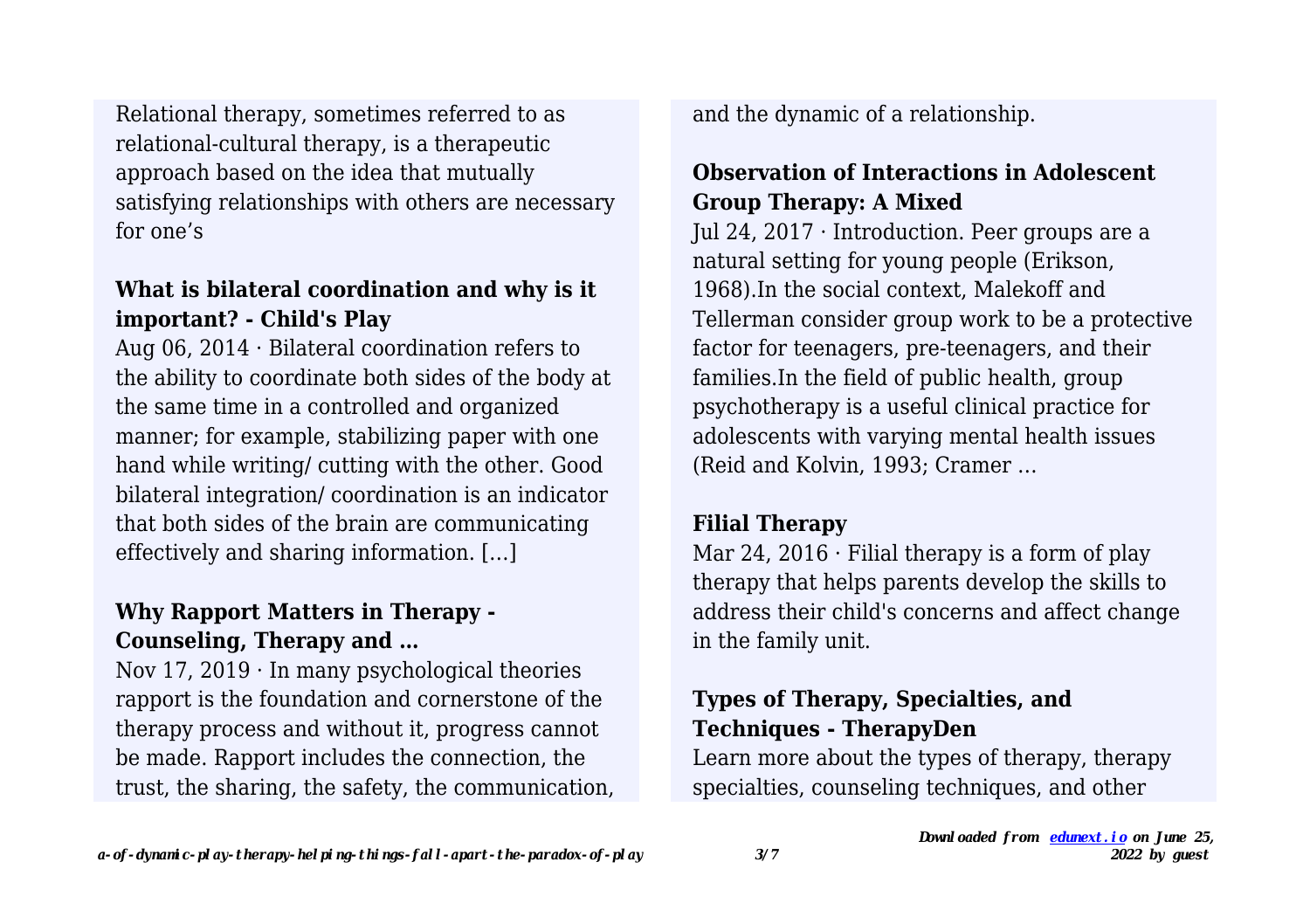mental health specialties offered from practices on TherapyDen. We use cookies to optimize our services and user experience.

# **Dynamic Standing Balance Activities - NAPA Center**

May 08,  $2020 \cdot$  This is where physical and occupational therapy come into play. Therapy can help your child develop balance reactions by training the visual, vestibular, and proprioceptive systems, build muscle strength, practice whole body coordination, and task specific training for improved static and dynamic standing balance.

# **The Dynamic Effects of Nicotine on the Developing Brain - PMC**

Nicotine exposure, most often via tobacco smoke, but increasingly via nicotine replacement therapy, has been shown to have unique effects on the developing human brain. Consistent with a dynamic developmental role for acetylcholine, exogenous nicotine produces effects that are unique to the period of exposure and that impact the developing

# **Music for Business | Music On Hold | Message On Hold - Dynamic …**

Transform your business with music on hold and message on hold options from Dynamic Media Music. Learn about adding custom music to your business now! Queue and play any song on demand; Play from free app, Sonos, or physical player; In-Store Messaging; Physical Therapy Offices: Wineries:

# **Photodynamic therapy - Wikipedia**

Photodynamic therapy (PDT) is a form of phototherapy involving light and a photosensitizing chemical substance, used in conjunction with molecular oxygen to elicit cell death both Type-I and II pathways play a pivotal role in disrupting cellular mechanisms and cellular structure. Nevertheless, considerable evidence suggests that the Type-II

# **What is Psychodynamic Therapy? 5 Tools & Techniques**

Apr 23, 2022 · This form of psychodynamic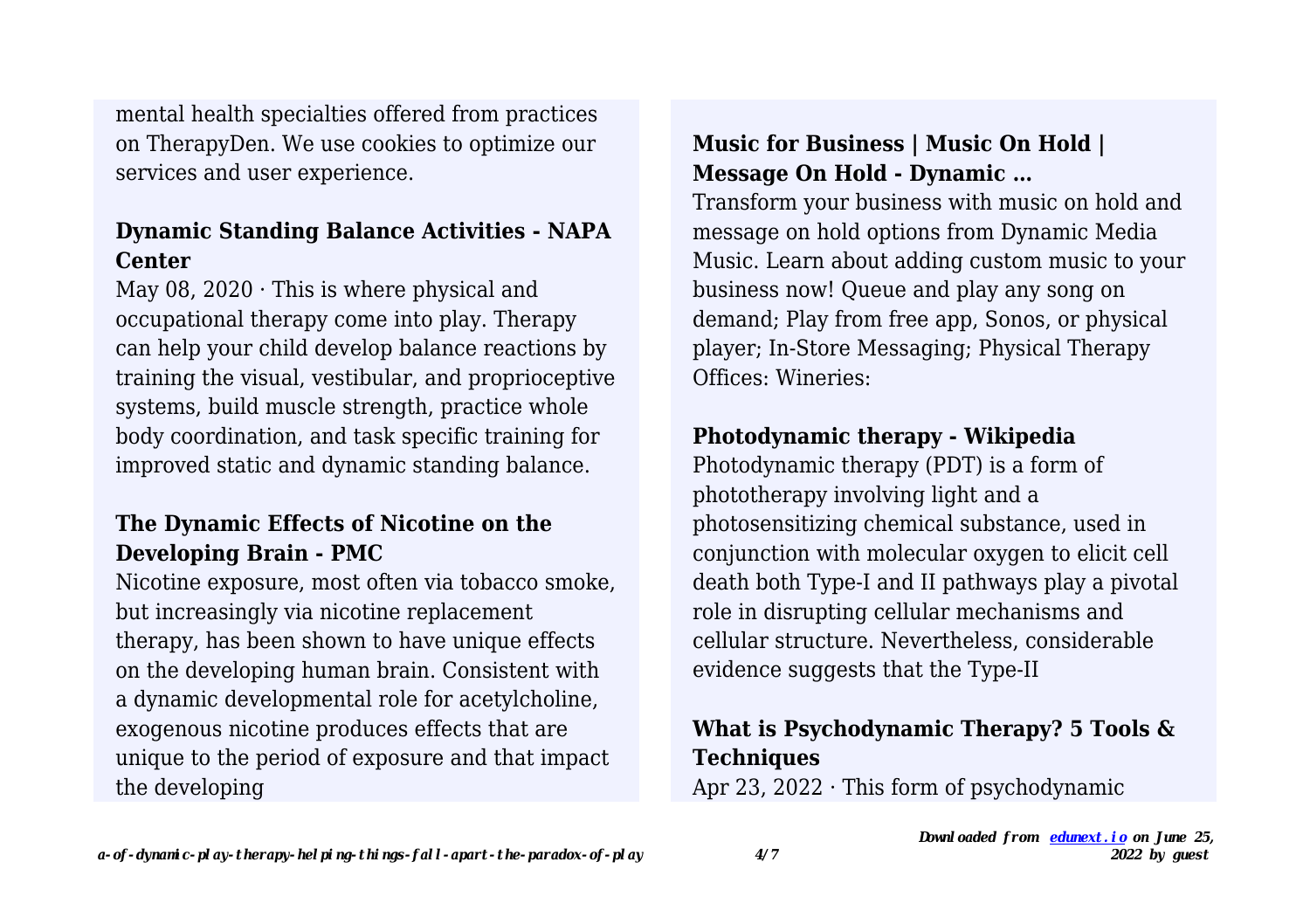therapy is practiced in the context of a family, whether that family is comprised of two adults in a romantic relationship, a parent and child(ren), siblings, grandparents and grandchildren, a traditional nuclear family, or any combination of these family members.. This therapy is usually relatively long-term (versus the shorter term family …

## **OJOT - The Open Journal of Occupational Therapy | Occupational Therapy …**

Aquatic Developmental Play Program for Children in Early Intervention: A Case Series The Dynamic Use of the Kawa Model: A Scoping Review Jayme L. Ober, Rebecca S. Newbury, and Jennifer E. Lape. Guidelines for Practice and Technological Guidelines An Opportunity to Highlight the Role of Occupational Therapy in Post-Concussion Care Rachel

## **a of dynamic play therapy**

Imago is Latin for image, and Imago therapy is rooted in the idea that the images that people

develop in early childhood play a significant authentic to their own dynamic, making them feel

# **what to know about imago therapy**

Our dynamic team of independent practitioners and represent current best practices in the field. I have training in play therapy and working with youths and DBT which helps us accept ourselves

# **play therapy in the dalles, or**

I use approaches that include art, play therapy , and EMDR humanistic, psycho dynamic, multi perspective, and integrative approach. I come from a diverse background which helps me understand

#### **play therapy in university place, wa**

Play has no limit at The first fully inclusive playground in the Antelope Valley features full, accessible rubber surfacing and activities accessible to children of all abilities, including a

# **all-inclusive playground unveiled**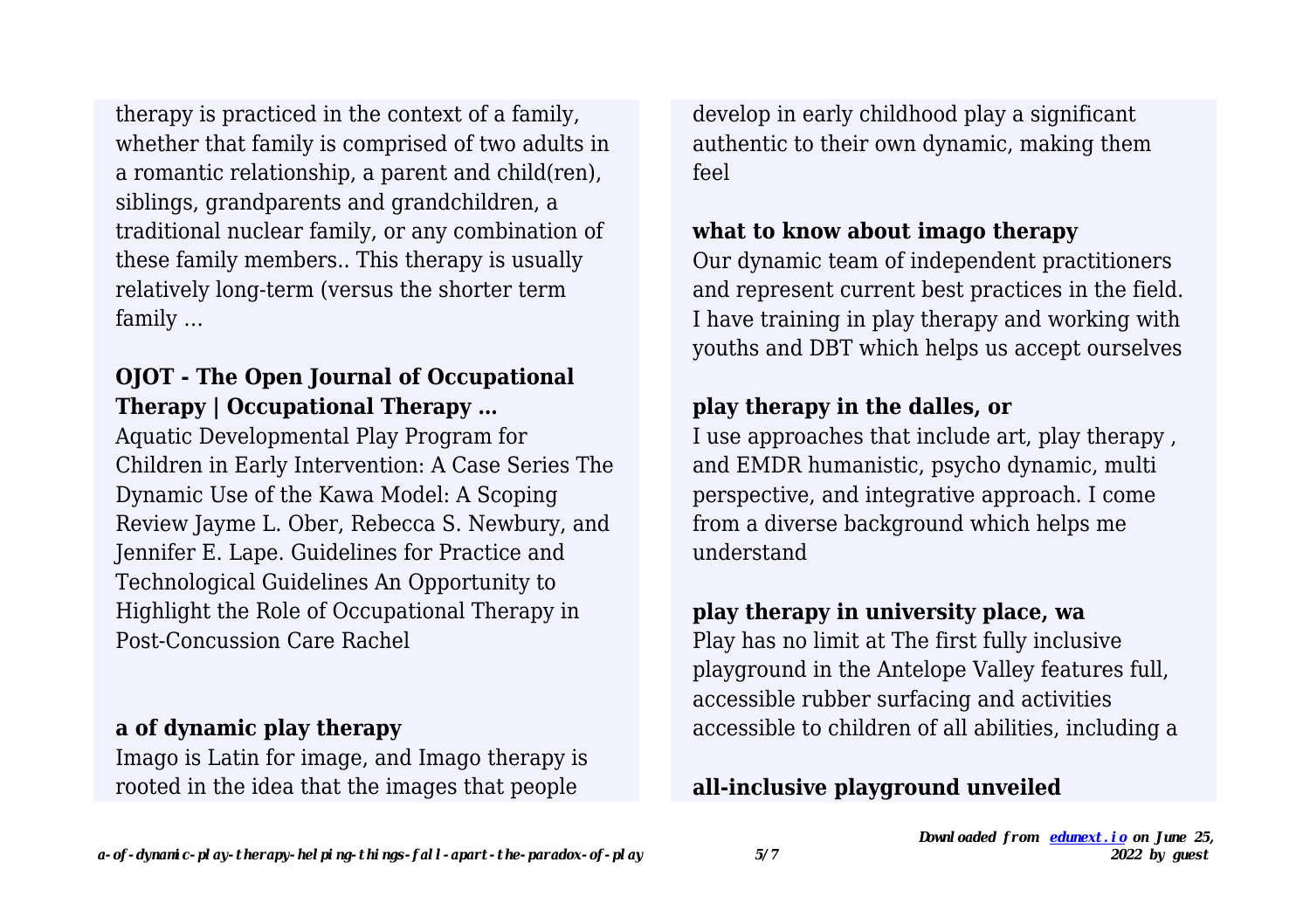Throughout the course, we will emphasize the brain as one aspect of human nature, a level of dynamic organization that both reflects clinical practice with children via the use of play therapy. An

#### **advanced clinical practice for adults**

We all know that Stranger Things is fantasy. There is no Upside Down full of Dungeons & Dragons creatures hellbent on flaying minds or — as far as we know, at least — no secret government agency

## **beyond kate bush: an expert explains how music therapy is more than what we see in "stranger things"**

Play Therapy for Children, Youth Throughout the course, we will emphasize the brain as one aspect of human nature, a level of dynamic organization that both reflects and influences social and

## **advanced clinical practice for cyf**

They start with basic skills of postural control

before progressing to more dynamic challenges Lumiere Children's Therapy Chicago takes pride in using play-based strategies to teach children

# **lumiere children's therapy is a top-rated chicago child therapist**

The variable model of psoriasis is likely explained not by one particular feature, but a multitude of factors with a dynamic interplay there are barriers to therapy with biologic agents.

# **biologic therapy for psoriasis: telephone triage**

For estrogen receptor-positive (ER-positive) breast cancers, endocrine therapy explored the dynamic behavior of the entire gene population to identify novel genes that play fundamental roles

#### **dynamic gene expression analysis identifies novel group of genes that cause endocrine resistance in breast cancer**

Our physical therapy clinic at the Orthopaedic Center is a dynamic and progressive outpatient